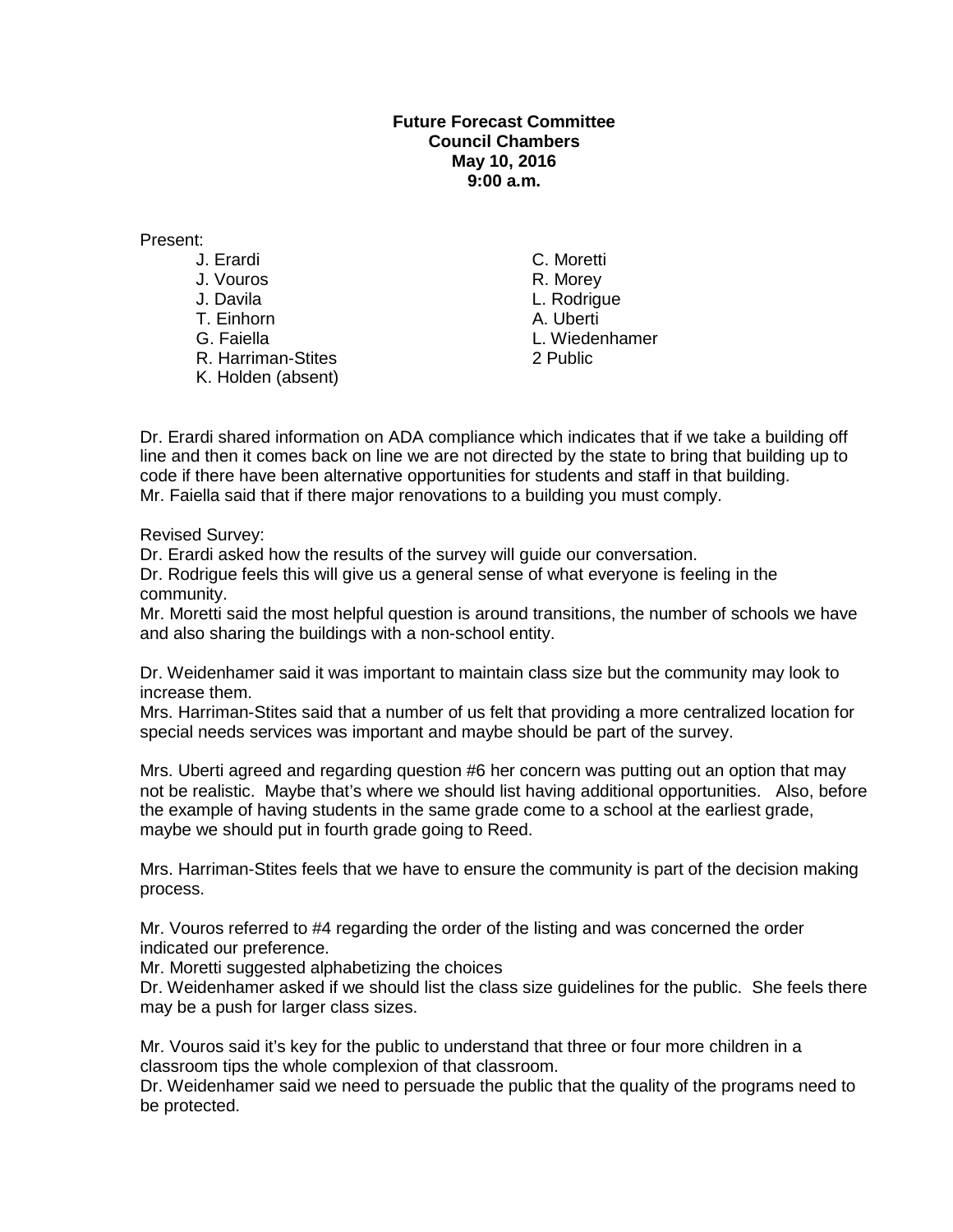Dr. Erardi said it's a difficult survey to take without having the background story. We are asking the public to weigh in on fiscal responsibility. He was not certain when we gather the data that we will be in a better space just saying we engaged the community. He was not sure how relevant the last two questions were. #6 is the key question. It's really about dollars and blind decision making. The opening is great.

Mrs. Uberti thought we should wait until we have some solid options before we survey the community.

Mr. Vouros agreed.

Dr. Erardi said information would be sent to the committee on the Hawley Trust.

Mr. Moretti said they used the trust fund to have the reading lounge redone, to fund professional development workshops, and to repair carpeting and doors.

Mr. Faiella said it has also been used to pay for computer tables and chairs and kitchen work. Dr. Erardi said we use about \$20,000 per year. He introduced Robert Morey who joined the committee and is a community member and proponent of school partnership.

Mr. Einhorn feels the most important piece is the impact on students and learning. As enrollment decreased the areas in the middle school were repurposed. All spaces are being used. Closing would have a significant impact on students.

Mrs. Harriman-Stites said that the sustainability of closing an elementary school is in question looking at projections over the next five to ten years. There are concerns about the longevity of that plan.

Dr. Erardi reviewed the K-3 options.

Mrs. Harriman-Stites said that Mr. Einhorn played the numbers forward up to ten years starting in 2017.

Dr. Erardi asked them to update the K-3 options to make them relevant for 2017-2018. If the Board asks where the greatest advantage is in closing a building it would be maintaining the elementary schools but expanding them to K-5 and moving the middle school to grades six to eight. Mr. Faiella determined that this could be done without portable classrooms. Dr. Weidenhamer asked the capacity of Reed.

Mrs. Uberti said 915 is the maximum capacity and that would be crowded.

Dr. Erardi said the 2016-2017 projection was not recommended last year because Reed would have 1,090 students and would need portables.

Mr. Einhorn said the most significant negative piece would be redistricting. Mr. Moretti said that last year when this conversation occurred there were many questions about Hawley students. We don't want to go about setting one portion of the community against another. He suggests redistricting the whole school district.

Mrs. Harriman-Stites agreed. We didn't discuss social emotional issues regarding the community which was not discussed last year. Melissa Brymer felt it was not in the best interest of the students to close an elementary school.